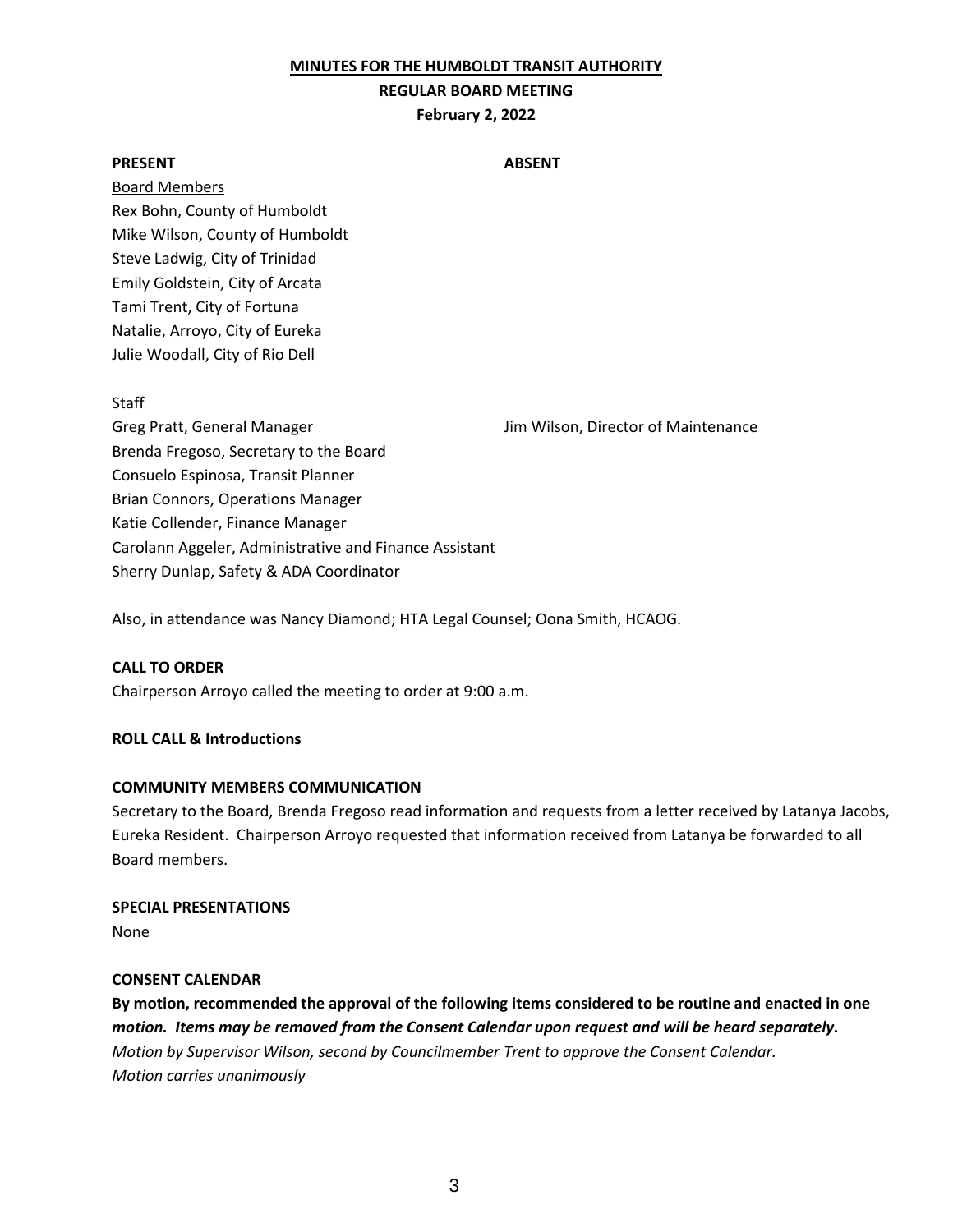- 1. Minutes from the December 8, 2021 Special Board Meeting *Action Recommended: Approve minutes*
- 2. Remote Teleconference Meetings

Resolution to implement teleconferencing requirements during a proclaimed State of Emergency Pursuant to Assembly Bill 361.

*Action Recommended: Adopt Resolution 22-01 Implementing Teleconferencing Requirements during a Proclaimed State of Emergency.* 

# **Items removed from the Consent Calendar**

None

# **REPORTS**

1. December 2021 Statistics and Financial Statements for all systems operated by HTA General Manager Greg Pratt gave the board an update and highlights from all systems and announced that ridership is up from last year.

# **NEW BUSINESS**

1. Digital Information (DI) Screens Request for Proposals

Staff received quotes for DI Screens to be installed in 32 HTA buses to display up-to-date notices, informational videos, and HTA policies in real-time using the existing Wi-Fi. General Manager Greg Pratt went over the need for the Digital Information (DI) Screens and the RFQ's received by HTA. He also addressed the possibility of HTA offering more advertising with the DI Screens and will provide more information at an upcoming board meeting.

*Motion by Supervisor Bohn, second by Councilmember Woodall to award the proposal to UTG Digital Media.* 

*Motion carries unanimously* 

# 2. Transit Intercity Rail Capital Program Grant Update

General Manager Greg Pratt gave the Board an update and progress that is being made with all the different projects with the TIRCP Grant that is due March 3, 2022. Supervisor Bohn and Councilmember Trent inquired as to when the specific location of these projects were announced. General Manager Greg Pratt noted the Intermodal project was discussed at the December meeting, but may have not spent much time on the location.

*Motion by Supervisor Wilson, second by Councilmember Ladwig to help Staff with the Grant and Funding.*

*Motion carries unanimously*

3. Elections of Officers

At the beginning of the year, new officers are elected to the following positions: Chair, Vice-Chair, and Finance & Operations Committee for HCAOG Current Positions: Chair: Councilmember Arroyo, Vice-Chair: Councilmember Ladwig